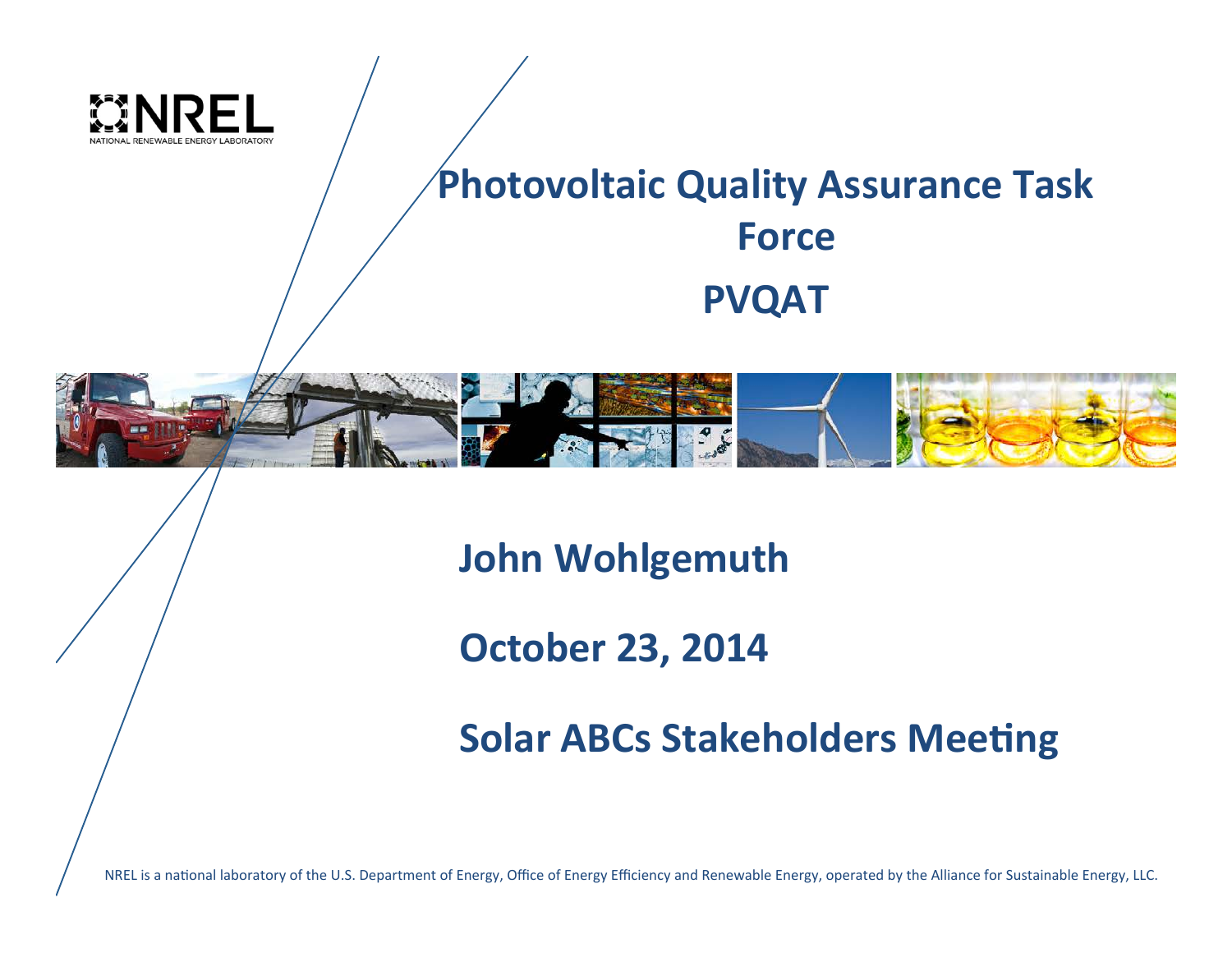### **Outline**

- What is PVQAT?
- **History**
- **Goals of PVQAT**
- **List of Task Groups**
- **Efforts Underway** 
	- $-$  Comparative Testing
	- **PV Quality Management System**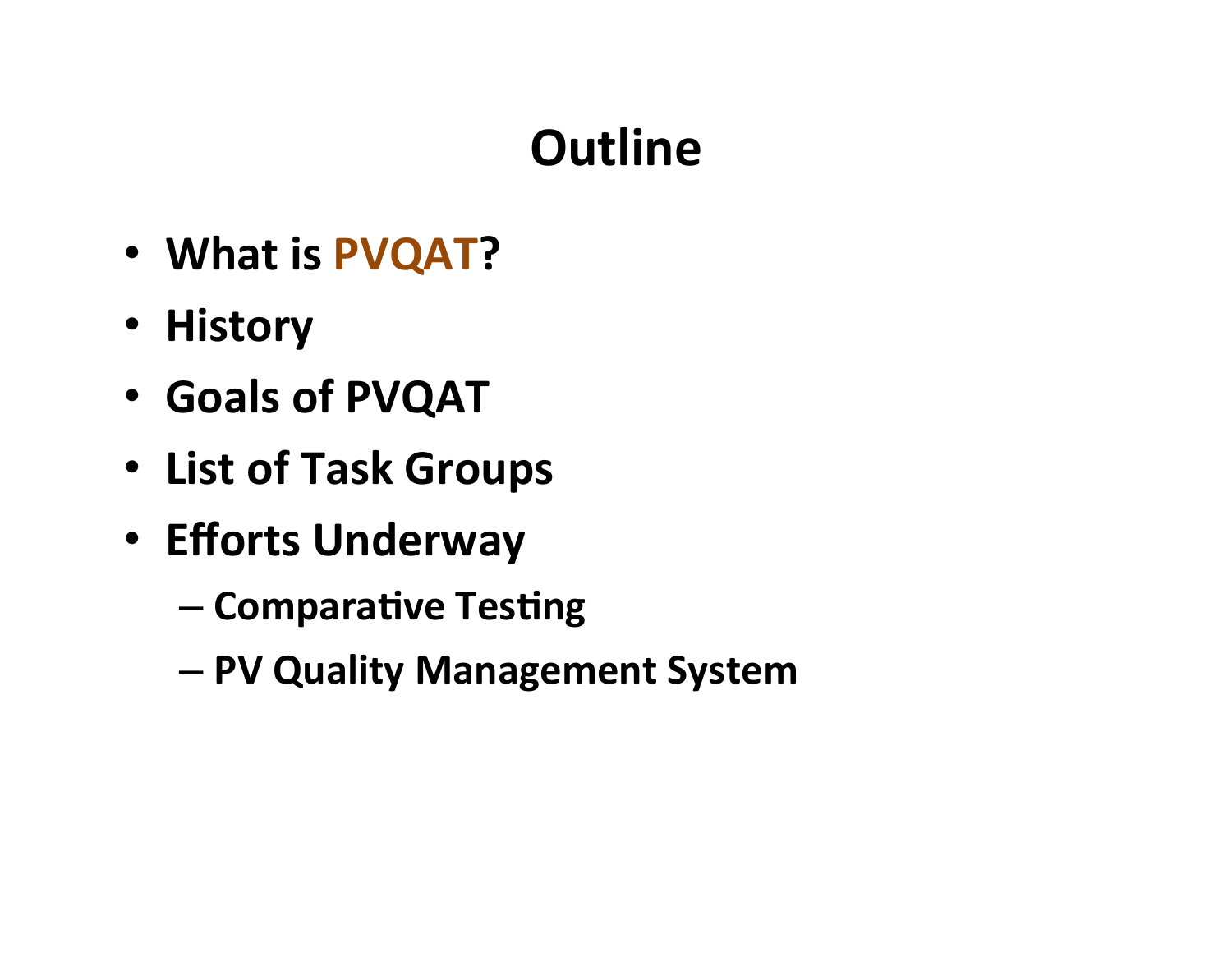### **PVQAT**

- Effort to develop a PV module rating system that meets needs of all countries and customers - A Single Test Protocol
- Define concepts for creation of standards that allow stakeholders to quickly assess a module's ability to withstand regional stresses.
- Participation open to all who want to contribute to the **effort.**
- **Program relies on research done by volunteers around the** world.
- Effort is to guide world wide research to answer important **questions related to testing that predicts outdoor** performance of PV modules.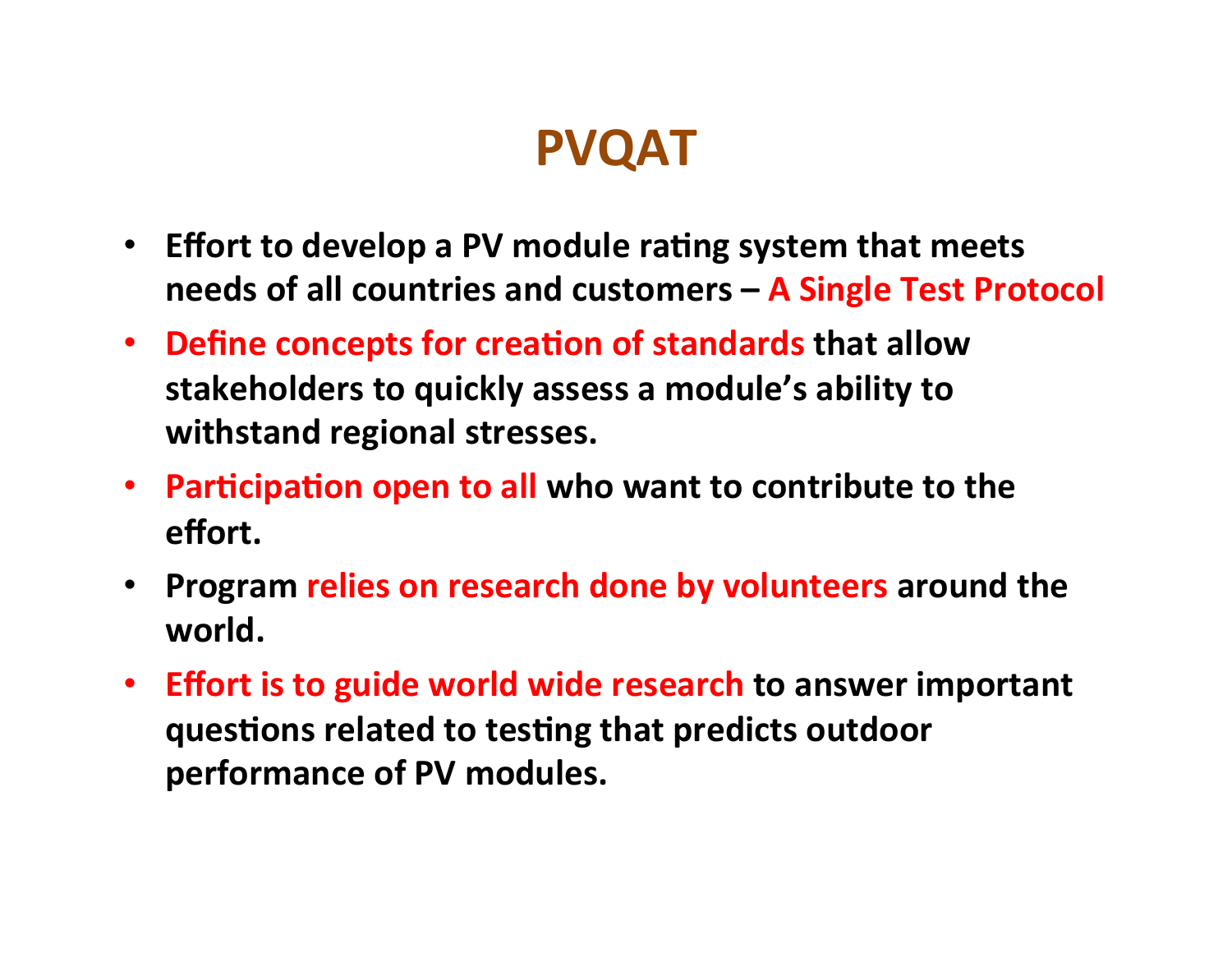#### **History: International PV Module QA Forum**

- Held in San Francisco, CA July, 2011.
- Approximately 150 people from around world participated.
- Established the International PV Module QA Task Force now **PVQAT.**
- **Defined goals of PVQAT**
- **Prioritized field failure modes observed for crystalline silicon modules**
- **Established 6 Task Groups, 4 of which were specifically chartered** with addressing the prioritized failure modes.
- **Provided for future creation of additional Groups.**
- **Established a Steering Committee and Team Leaders for each Task Group.**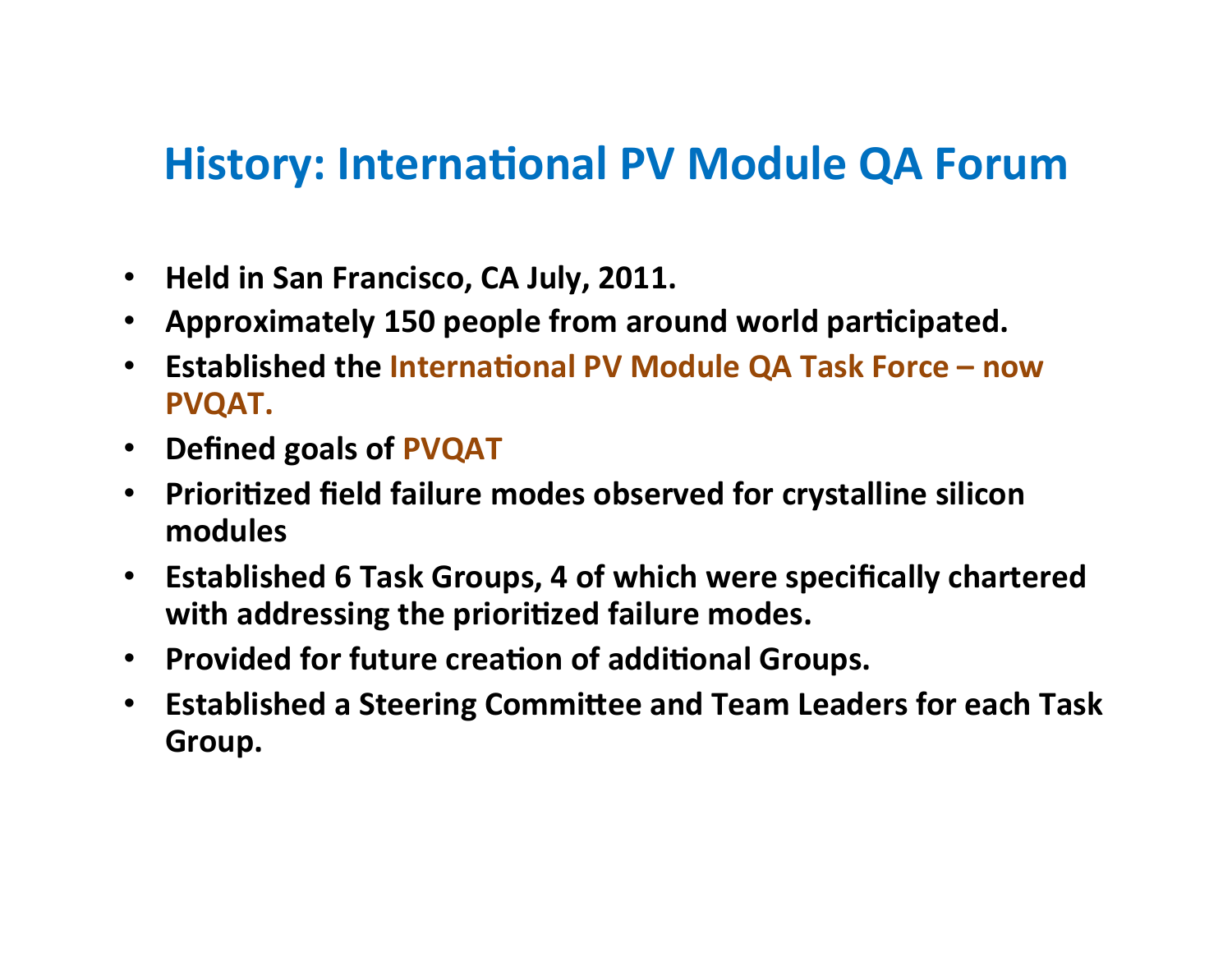#### **Goals of PVQAT**

- **1.To develop a QA rating system that provides** *comparative information about the relative durability* of PV modules to a variety of stresses as a useful tool to PV customers and as a starting point for improving *the accuracy of quantitative PV lifetime predictions.* 
	- 1) Compare module designs
	- 2) Provide a basis for manufacturers' warranties
	- 3) Provide investors with confidence in their investments
	- 4) Provide data for setting insurance rates
- **2. Create a guideline for factory inspections of the QA** system used during manufacturing.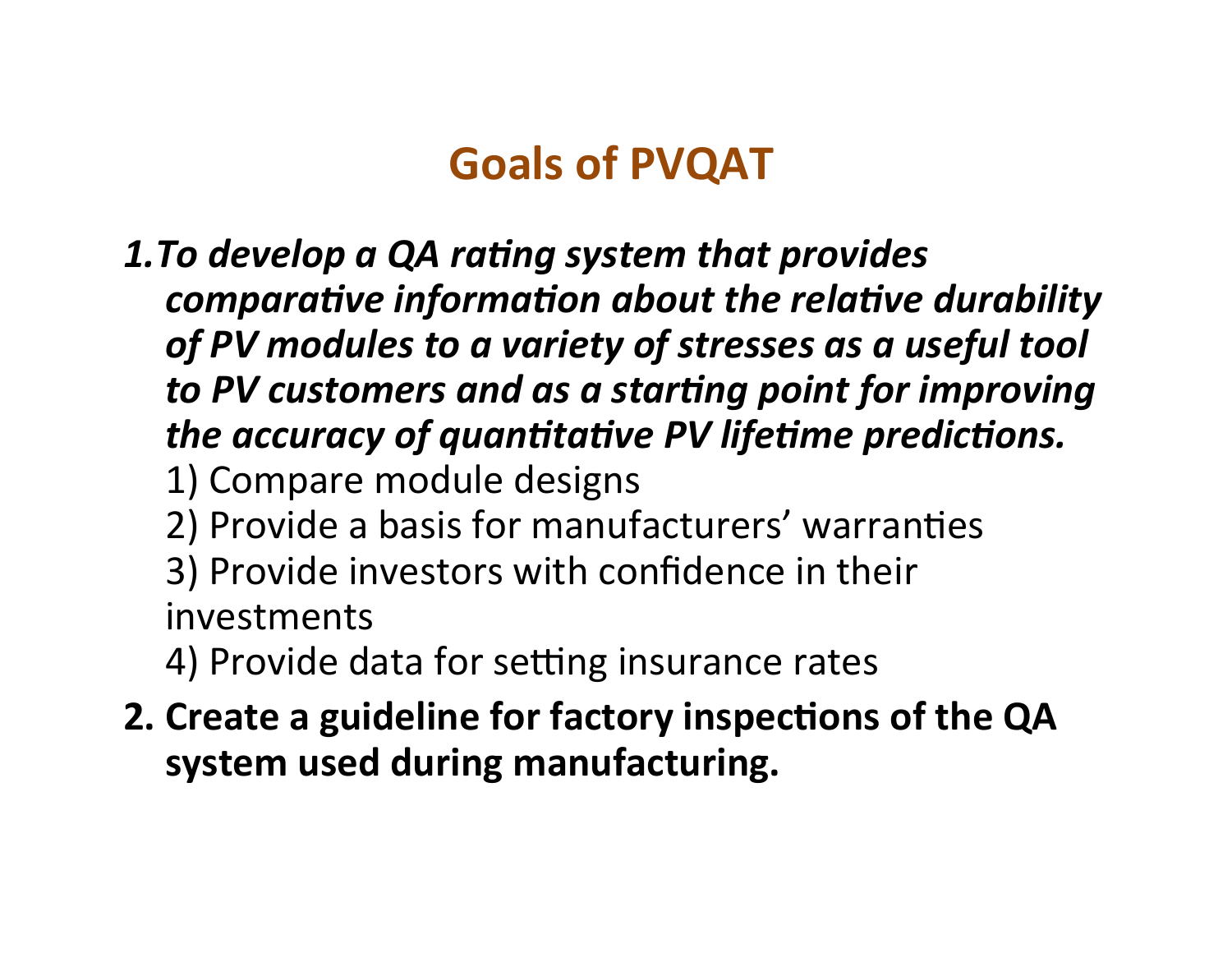## Task Groups in PVQAT

- 1. PV QA Guidelines for Module Manufacturing
- 2. Testing for thermal and mechanical fatigue
- 3. Testing for humidity, temperature and voltage
- 4. Testing for diodes, shading and reverse bias
- 5. Testing for UV, temperature and humidity
- 6. Communications of rating information
- 7. Testing for snow and wind load
- 8. Testing for thin film modules
- 9. Testing for CPV
- 10. Testing for Connectors
- 11. QA for PV Systems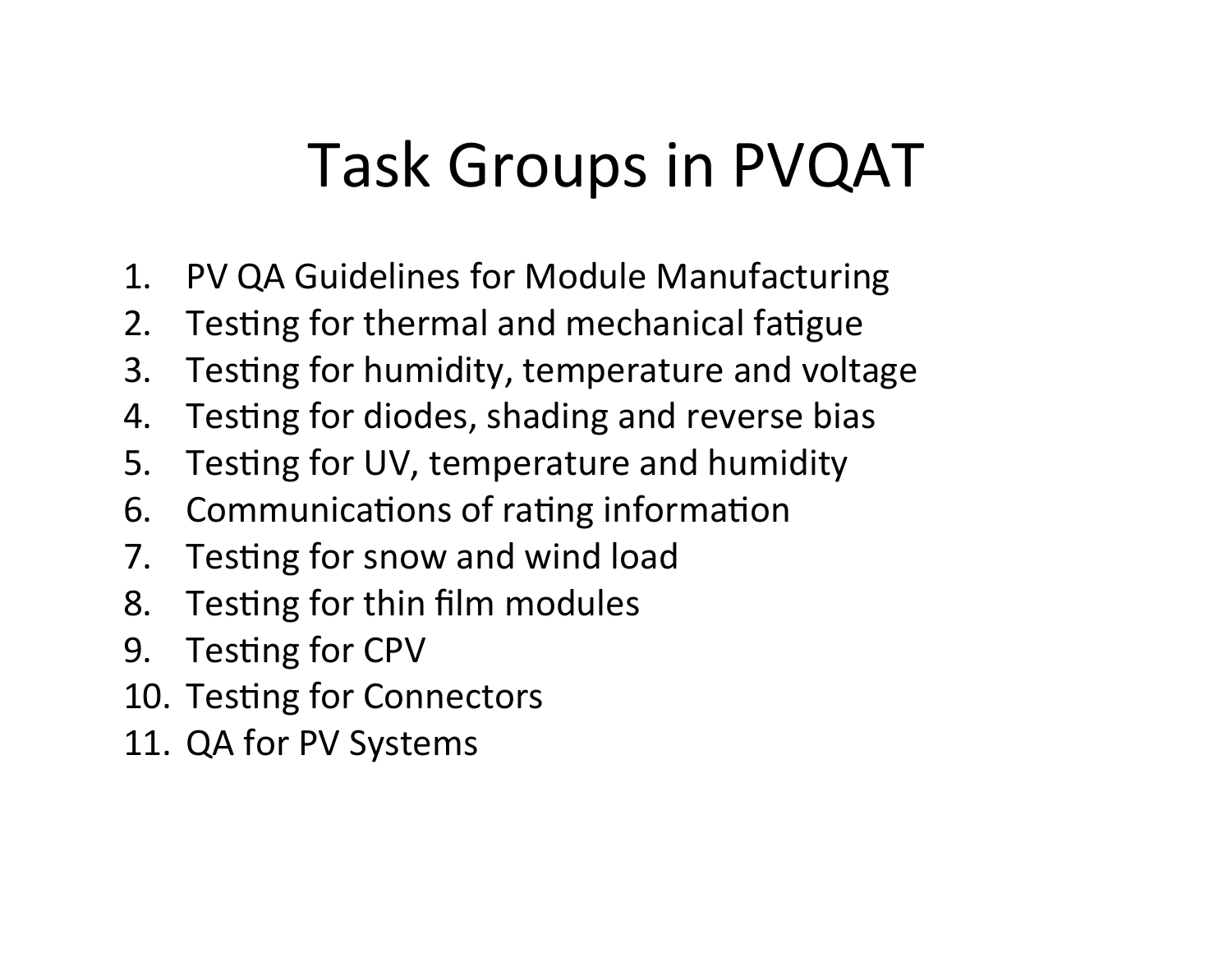## Three Major Efforts Underway

- 1. Qualification of durability of design of *products* for chosen climate and mounting -Testing
- 2. *Guide for audit of consistent manufacturing* of products built to that design – QA System
- 3. Certification process for system verification to ensure adequacy of design, installation, and operation – IECRE (Assume GK told you about this)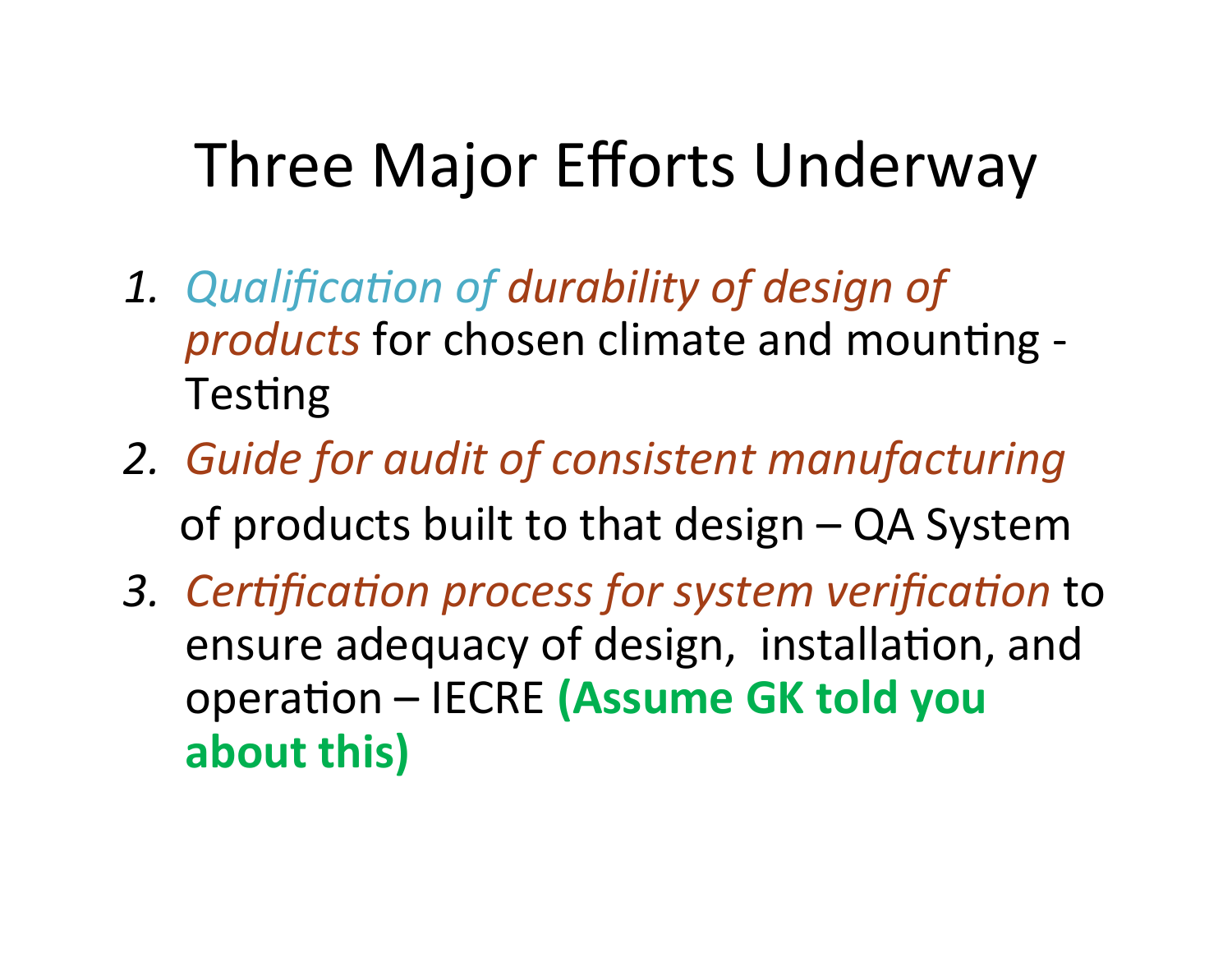### **Key Result 1: Comparative Testing**

- Selected 3 climate zones & 2 mounting configurations.
- **■** Identified 3 major field degradation modes:
	- Discoloration of encapsulant
	- Breakage of solder bonds and interconnect ribbons
	- Delamination of encapsulant from glass and/or cells
- Developed test sequence to address these 3 issues

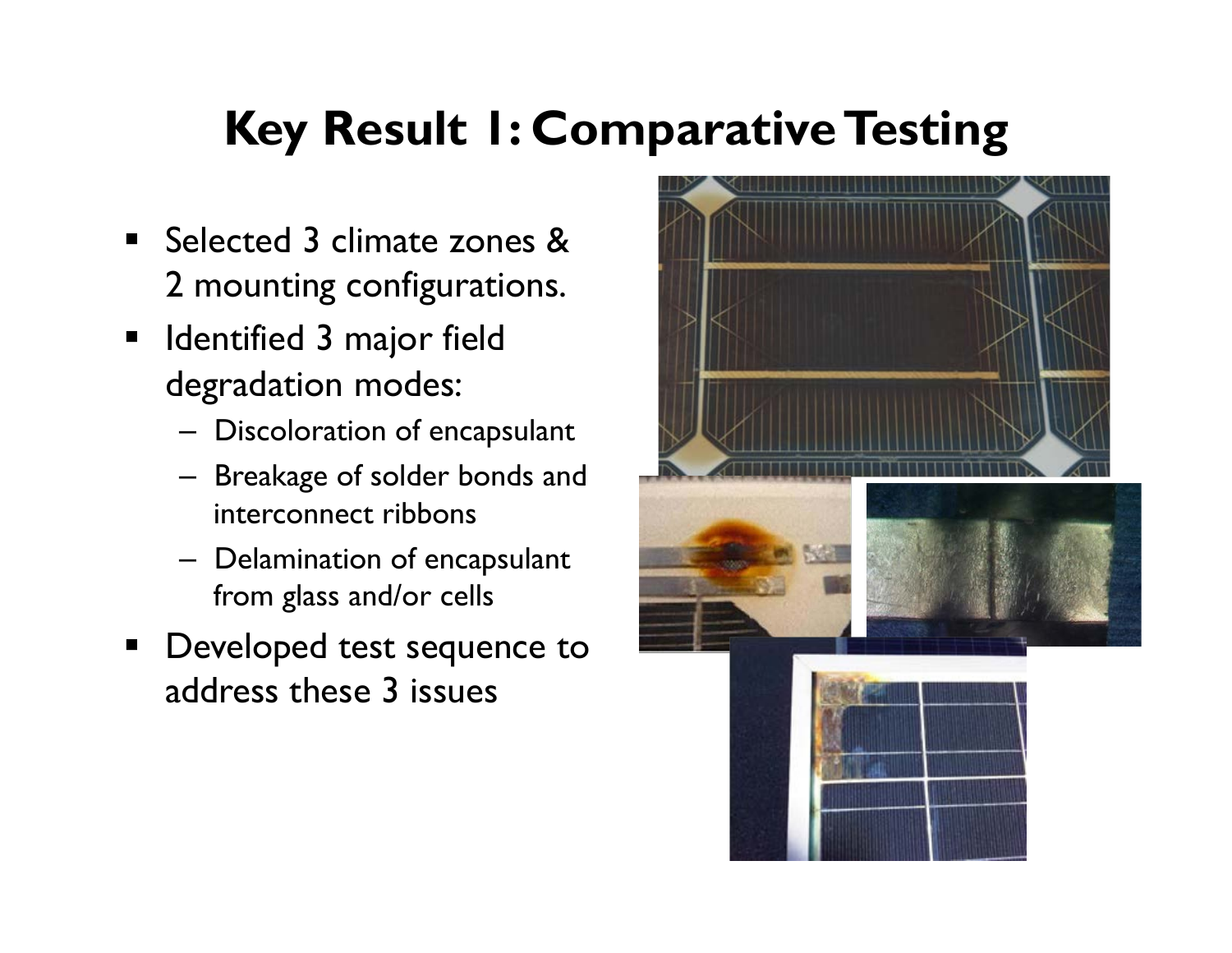#### **Flow Chart of Proposed Comparative Test Plan**



\*Details specified in Draft Standard

\*\* UV Exposure TBD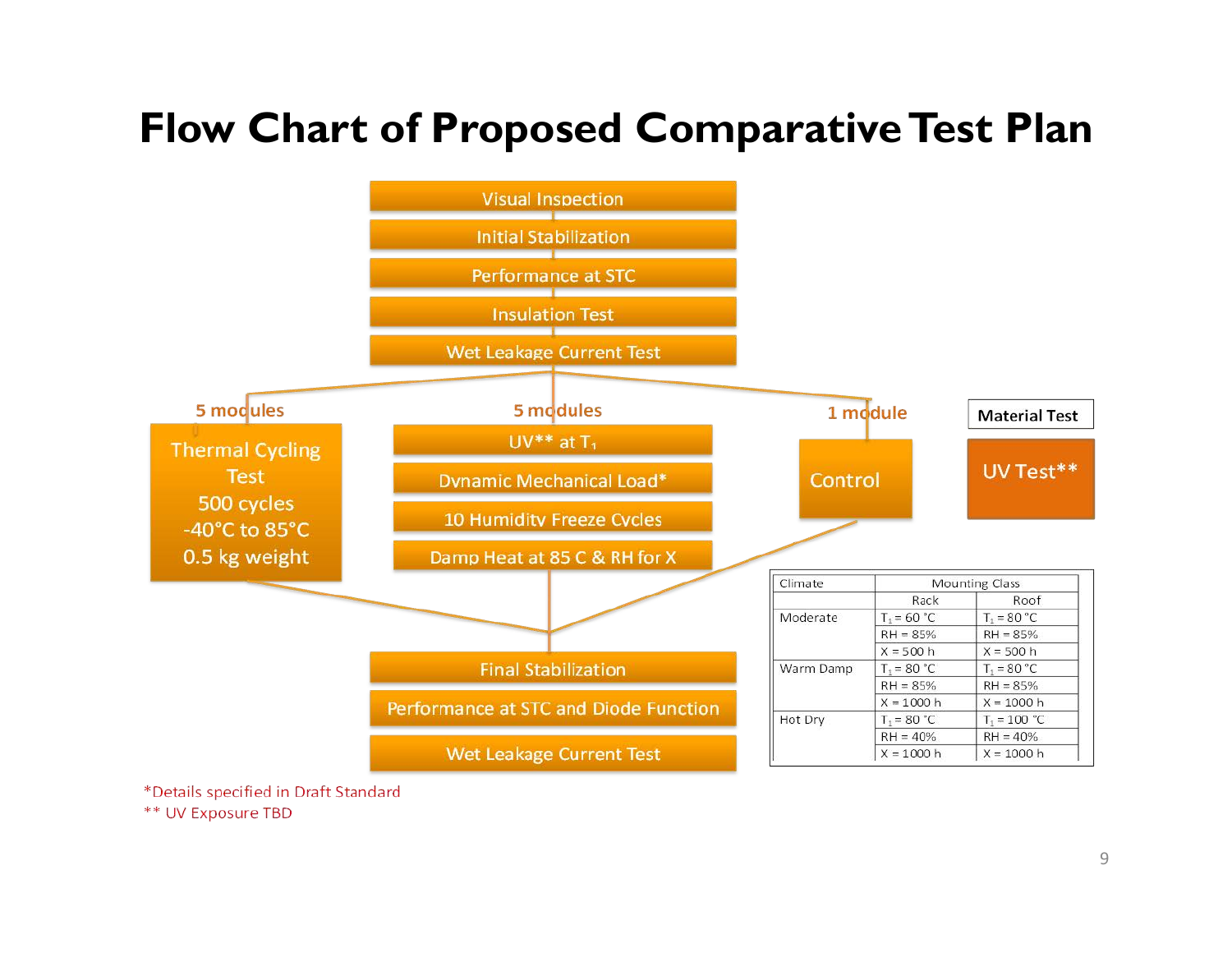## **Proposed Rating System**

| IEC 60721-2-1<br>Climate | <b>Mounting Class</b>                          |                                           |
|--------------------------|------------------------------------------------|-------------------------------------------|
|                          | RackMount                                      | Roof Mount                                |
| Moderate                 | Leg 1: 500 thermal cycles                      | Leg 1: 500 thermal cycles                 |
| (Temperate)              | Leg 2: Increased UV exposure at 60 °C followed | Leg 2: Increased UV exposure at 80 °C     |
|                          | by DML, 10 cycles of HF and 500 hours of       | followed by DML, 10 cycles of HF and 500  |
|                          | Damp Heat $(85/85)$                            | hours of Damp Heat $(85/85)$              |
| Warm Damp                | Leg 1: 500 thermal cycles                      | Leg 1: 500 thermal cycles                 |
| Equable                  | Leg 2: Increased UV exposure at 80 °C followed | Leg 2: Increased UV exposure at 80 °C     |
| (Tropical)               | by DML, 10 cycles of HF and 1000 hours of      | followed by DML, 10 cycles of HF and 1000 |
|                          | Damp Heat $(85/85)$                            | hours of Damp Heat (85/85)                |
| Extremely                | Leg 1: 500 thermal cycles                      | Leg 1: 500 thermal cycles                 |
| Warm Dry                 | Leg 2: Increased UV exposure at 80 °C followed | Leg 2: Increased UV exposure at 100 °C    |
| (Desert)                 | by DML, 10 cycles of HF and 1000 hours of      | followed by DML, 10 cycles of HF and 1000 |
|                          | Damp Heat (85/40)                              | hours of Damp Heat $(85/40)$              |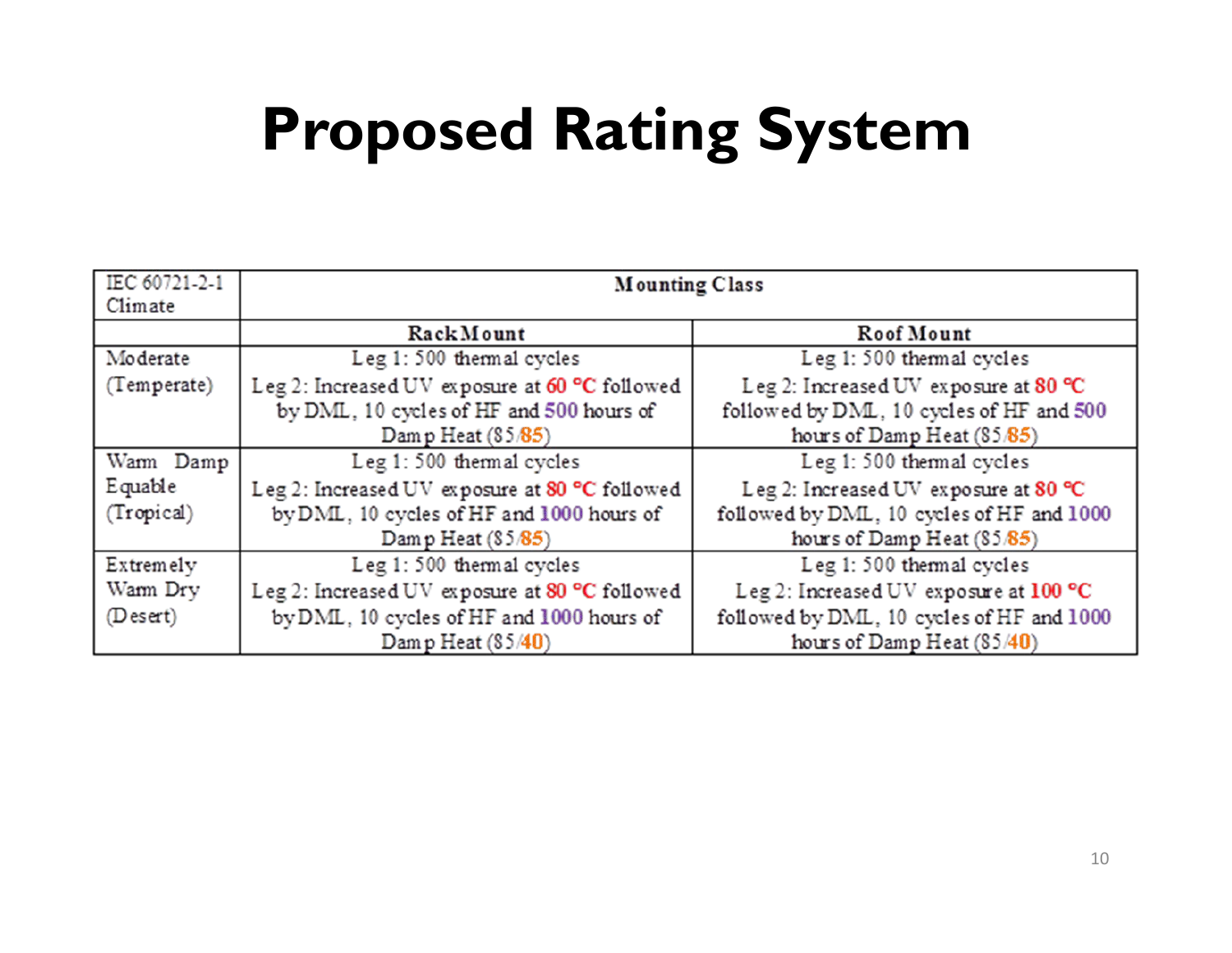# **Comparative Testing**

- **Exagrement from thin film Task Group 8 that the proposed testing sequence is as relevant to thin film** modules as to crystalline Si.
- Has become an approved IEC TC82 project.
- **E** Committee Draft (CD) has been written and submitted to Working Group 2 for review at Oct WG2 meeting.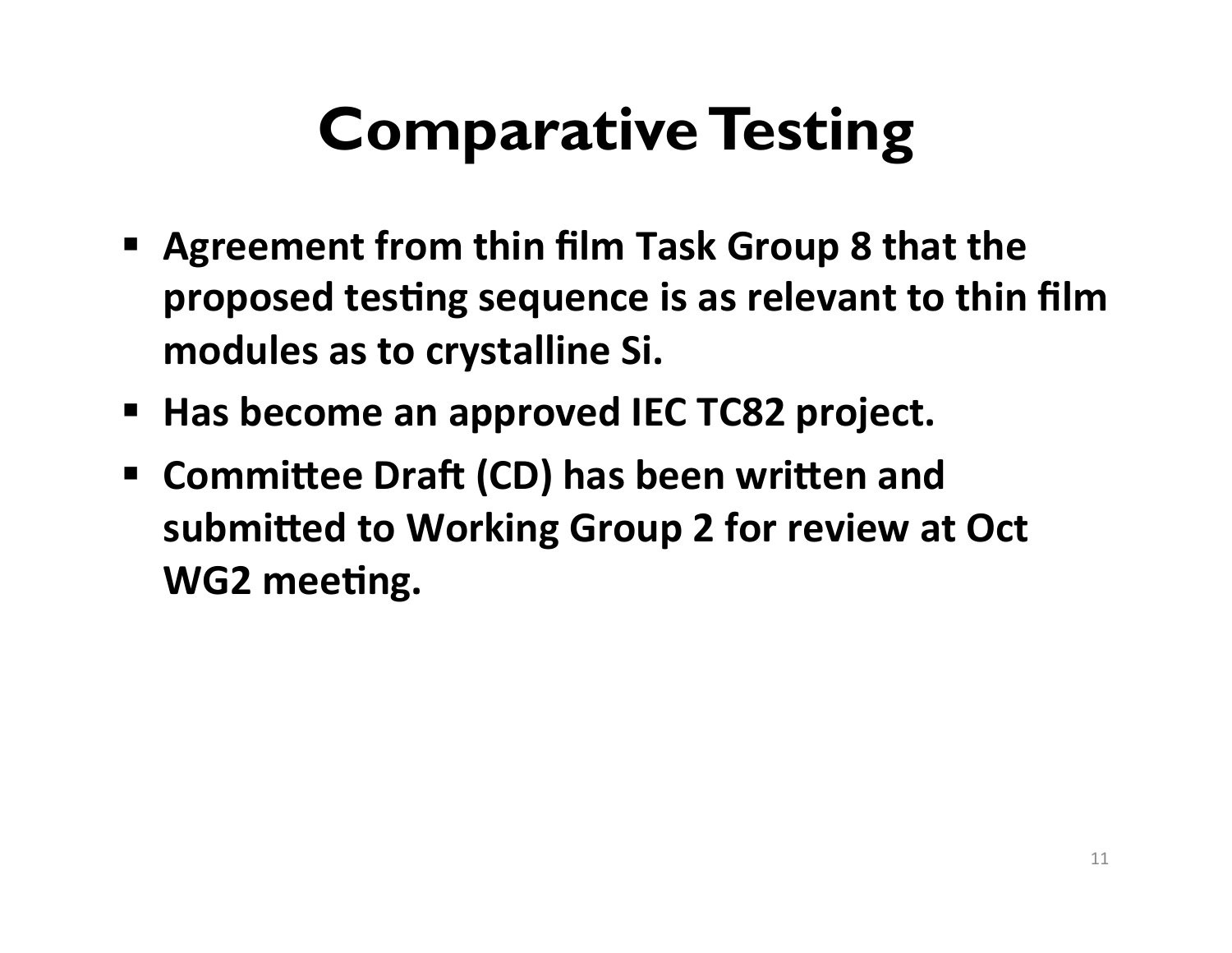## PV Quality Management System

- Task Group 1 wrote "Proposal for a Guide for Quality **Management Systems for PV Manufacturing: Supplemental** Requirements to ISO 9001-2008". This document can be found on **NREL's website.**
- IEC Central Office indicated that a document with this title and scope could not be developed as an IEC standard.
- Name changed to "IEC 62941 TS Guideline for increased confidence in PV module design qualification and type approval" and approved as TC82 project.
- Combination of Task Group 1 and WG2 project team prepared a **new version as a Committee Draft (CD).**
- CD is now out for review by National Committees within TC82 **with vote and comments due Oct. 29.**
- **Provide comments to me for inclusion in official US response.**